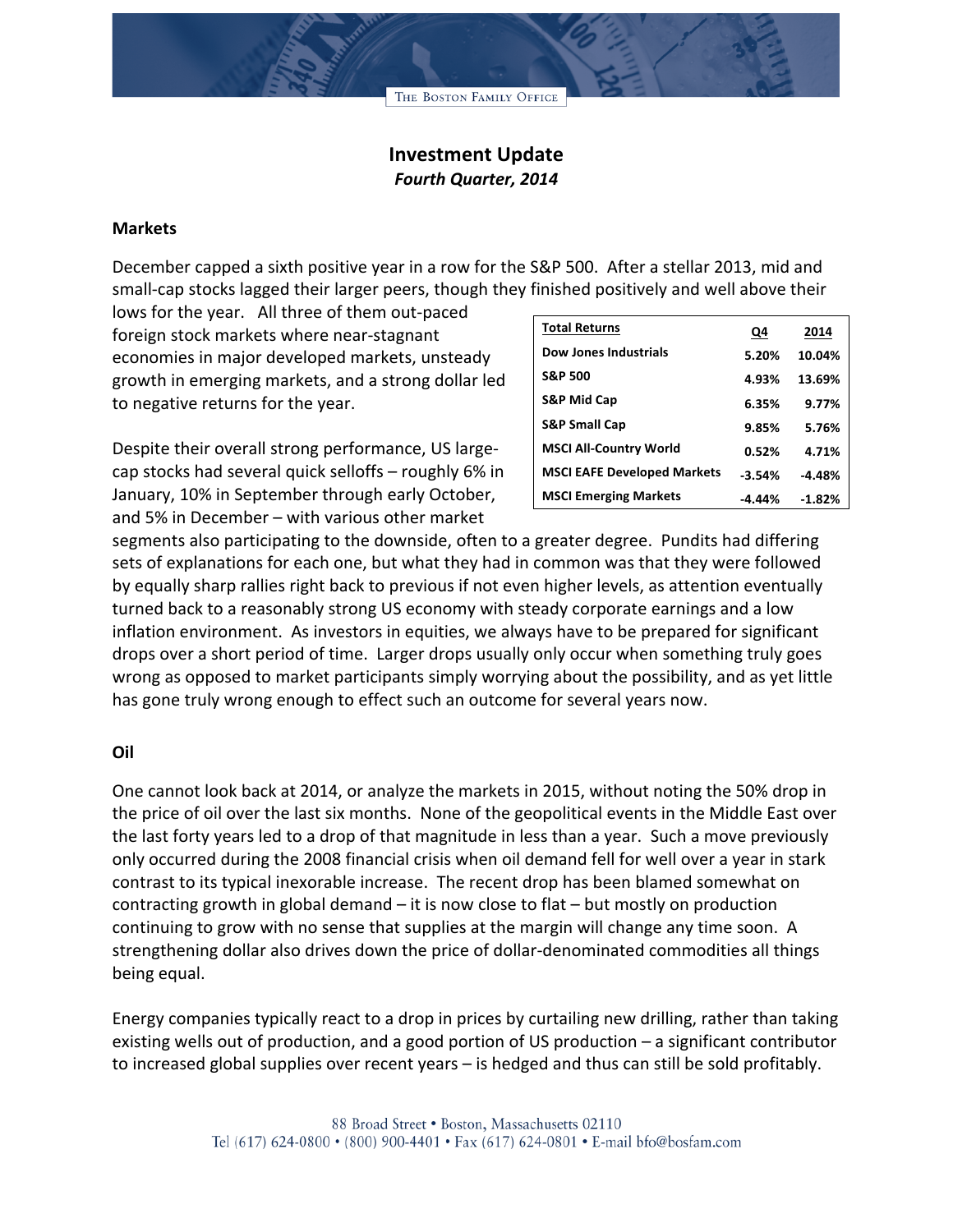Meanwhile Saudi Arabia, historically the swing producer within OPEC, seems willing to allow both US drillers and the likes of Iran and Russia to suffer while the Saudis continue to pump their cheap-to-produce oil.

Whether this is the end of the slide in oil prices is anyone's guess. So far the damage has mostly been limited to the obvious losers – energy companies and oil producing nations – although there has been some spillover into collateral areas such as high-yield bonds and foreign exchange markets. Robust capital expenditures and hiring over the last several years by the energy industry in the US are sure to slow. However, while energy industry jobs are typically high-paying, capex in aggregate by the industry is only about 1% of GDP. What is certain is that the pain within the energy sector is felt immediately, whereas the benefits will accrue slowly to us as consumers or other oil-consuming industries as we fill our gas tanks week after week. Ultimately, we believe when all is said and done the drop in oil will prove to be a clear positive for GDP.

## **Interest Rates**

The end of each year sees various press outlets and research providers that we follow produce a flood of outlook pieces for the following year. In most years there is one consensus prognostication shared by an unusual number of them, and quite often it ends up being wrong because no one ends up on the other side of the trade and the expected outcome becomes priced in to the asset or metric in question.

A year ago, most anyone would have predicted that the 10-year Treasury yield was going to go up from the 3% level where it traded at the time (which itself was sharply up from the all-time lows earlier in 2013). With increases in short-term rates by the Federal Reserve finally on the horizon, and their bond-buying program expected to taper off throughout 2014, this was the commonsense forecast. Nonetheless, despite continued strength in the US economy, an improved employment picture throughout the year, and the Fed's bond-buying program ending as expected last Fall, the yield in fact fell steadily throughout the year to just over 2%.

Shorter-term rates on the other hand have climbed recently as the prospects for at least one increase in the Fed Funds Rate this year have risen. However, the deflationary effects of the drop in oil and gas prices will likely keep the Fed from increasing rates quickly. While we still expect both short and longer-term interest rates to rise over the next few years, we are mindful of the fact that Japanese and German 10-year bonds can be purchased to yield roughly .25% and .50% respectively, reflecting both the dearth of growth elsewhere in the world and the relative value in US Treasuries to global investors which should put downward pressure on their yields.